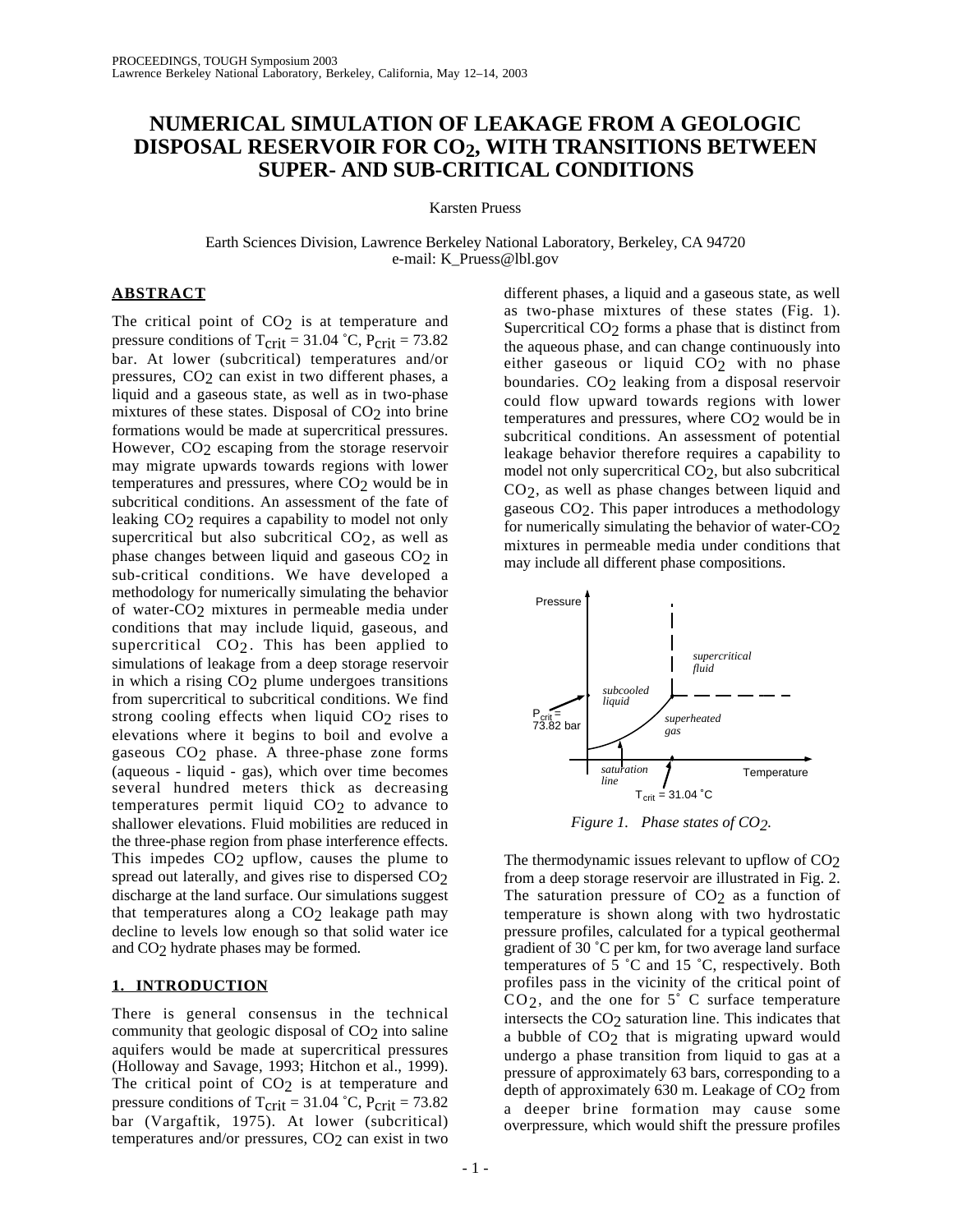towards higher values. Phase change from liquid to gas is to be expected if  $CO<sub>2</sub>$  escapes upward at rates large enough so that not all of the leaking  $CO<sub>2</sub>$  can be retained as dissolved solute in the aqueous phase.



*Figure 2. CO2 saturation line and hydrostatic pressure-temperature profiles for typical continental crust. The saturation line ends at the critical point, here marked with a solid circle.*

Phase change may have large effects on leakage rates, because CO2 density is much lower for the gaseous than for the liquid state (Fig. 3). At subsurface  $(T, P)$ conditions, liquid CO<sub>2</sub> is always less dense than



*Figure 3. CO2 density versus depth along the two hydrostatic profiles shown in Fig. 2.*

aqueous phase and thus is subject to upward buoyancy force. A transition to gaseous conditions would greatly enhance the buoyancy forces and could accelerate fluid leakage, as well as causing a rapid increase in fluid pressures at shallower horizons. This in turn could open pre-existing faults and fractures, enhancing their permeability and further increasing leakage rates. Reduced  $CO<sub>2</sub>$  solubility at the lower fluid pressures prevailing at shallower depths would also come into play.

It is of interest to examine whether these processes and effects can be self-enhancing to the point where they could cause a catastrophic, eruptive failure of a CO<sub>2</sub> disposal system (Chivas et al., 1987). Catastrophic releases of CO2-rich gas with fatalities have occurred at two lakes in Cameroon, in 1984 at Lake Monoun (Sigurdsson et al., 1987), and in 1986 at nearby Lake Nyos (Tazieff, 1991). Pruess and García (2002) simulated the migration of  $CO<sub>2</sub>$  up a fault under supercritical conditions. Their simplified model showed some self-enhancement of CO<sub>2</sub> discharge rates, but only in a gradual, bounded manner.

This paper presents a first exploratory study of  $CO<sub>2</sub>$ leakage under conditions that involve phase transitions from liquid to gaseous  $CO<sub>2</sub>$ . We first summarize our treatment of fluid phase conditions, and then proceed to investigate CO<sub>2</sub> leakage behavior under conditions that involve an interplay of three fluid phases:  $a - aqueous$ ,  $l - hiquid CO<sub>2</sub>$ , and  $g - h'$ gaseous CO<sub>2</sub>.

## **2. FLUID PHASE CONDITIONS**

The two-component system water- $CO<sub>2</sub>$  may exist in any one of seven different phase combinations (Fig. 4): three single-phase states, three two-phase states, and a three-phase state. Modeling of this system needs



*Figure 4. Possible phase combinations in the system water-CO2. The phase designations are a - aqueous, l - liquid CO2, g - gaseous CO2.*

to address the following:

- accurate representation of thermophysical properties of water-CO<sub>2</sub> mixtures (density, viscosity, enthalpy, mutual solubility) in terms of appropriate sets of primary thermodynamic variables (such as temperature, pressure, mass fractions of components, phase saturations);
- recognition of phase conditions and phase change (appearance or disappearance).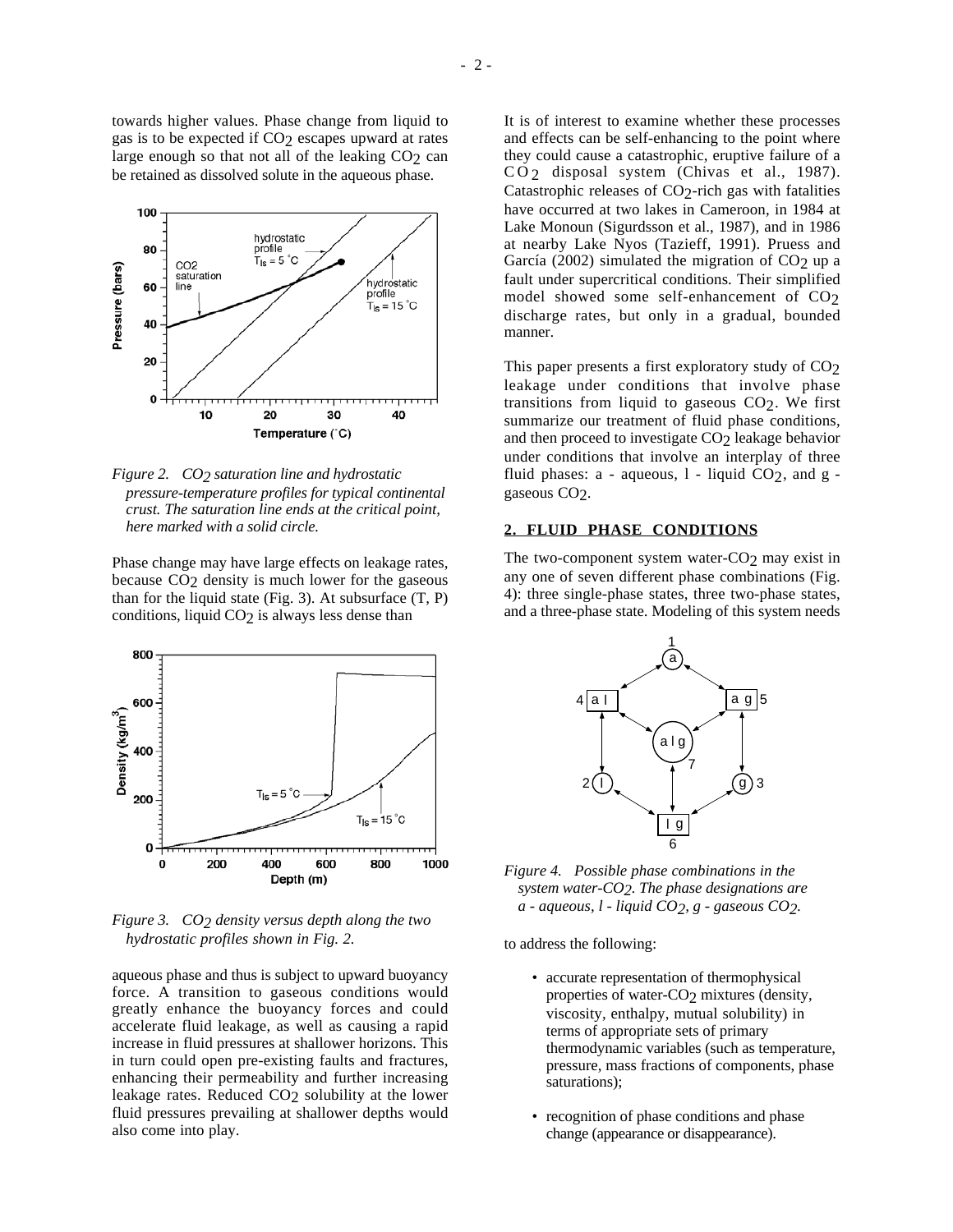The correlations of Altunin et al. (1975) are used in this paper to represent properties of  $CO<sub>2</sub>$  over a broad range of temperature and pressure conditions within experimental accuracy, except for narrow intervals around the critical point where larger errors occur. Water properties are likewise obtained within experimental accuracy from the steam table equations given by the International Formulation Committee (1967). Partitioning of water and  $CO<sub>2</sub>$  among different co-existing phases (mutual solubility) is calculated on the basis of local thermodynamic equilibrium, i.e., requiring chemical potentials of a component to be equal in different phases. Certain approximations are made in the actual implementation of the chemical equilibrium constraints (Pruess and García, 2002). Brines are modeled as NaCl solutions, with realistic dependence of density, viscosity, enthalpy, and vapor pressure of the aqueous phase on solute concentration (Battistelli et al., 1997). Effects of salinity on CO<sub>2</sub> solubility in the aqueous phase are described with an extended version of Henry's law (Pruess and García, 2002).

Within the context of numerical simulation of water-CO2 mixtures, it is actually more convenient not to use the Altunin et al. (1975) correlations directly. Instead, we employ these correlations to generate CO2 properties on a 2-D grid of temperature and pressure values, and then obtain parameters needed during the simulation by linear interpolation on this grid (Fig. 5). One advantage of this approach is that



*Figure 5. Schematic of the temperature-pressure tabulation of CO2 properties.*

table lookup and interpolation are computationally much faster than calculating the full correlations, while providing excellent accuracy for a modest number of table points (of order of 100 each in the temperature and pressure domains). Tabular data also facilitate easy recognition of all phase conditions for CO2. This is accomplished by including grid points on the saturation line itself in the tabulation (Fig. 5). More specifically, we specify a sequence of subcritical temperatures, calculate their saturation pressures  $P_{sat}(T)$ , and include these temperatures and

pressures in the tabulation. The critical temperature and pressure are also included. Additional table points are generated for pressures lower than the smallest P<sub>sat,</sub> for pressures larger than P<sub>crit</sub>, and for temperatures larger than  $T_{\text{crit}}$ . Points on the saturation line have two sets of property data attached to them, one set for liquid and the other for gaseous  $CO<sub>2</sub>$ .

# **2.1 Numerical Treatment**

Depending on fluid phase composition, different thermodynamic parameters may not be independent, and different sets of independent thermodynamic variables must be used. In most TOUGH2 modules, different phase compositions are distinguished by means of distinctive numerical ranges of the primary thermodynamic variables (Pruess et al., 1999). For systems with three or more active phases, however, it is more convenient to use a numerical index to distinguish different phase compositions (Adenekan et al., 1993; Pruess and Battistelli, 2002), and that is the approach adopted here.

Distinguishing phase compositions through indexing rather than through the numerical values of primary variables has certain advantages, such as allowing a finite window for phase appearance rather than using a "hair trigger" criterion. For example, in two-phase aqueous-gas conditions we need to determine whether a liquid phase can evolve to form a three-phase system. To do this we monitor CO<sub>2</sub> partial pressure,  $P_{CO2} = P - P_{sat,w}(T)$ , where  $P_{sat,w}$  is the saturated vapor pressure of water. From a thermodynamic viewpoint, a liquid phase will evolve when PCO2 exceeds saturated CO<sub>2</sub> pressure P<sub>sat,CO2</sub>. However, our numerical experiments have shown that the criterion  $P_{CO2} > P_{sat,CO2}$  for a transition to threephase conditions may lead to very unstable behavior, where liquid phase may frequently appear and disappear during the iteration process, seriously limiting the progress of the flow simulation in time. By using a separate phase index it is possible to adopt a more robust criterion, where a liquid phase is evolved only when  $P_{CO2}$  exceeds  $P_{sat,CO2}$  by a finite amount,  $P_{CO2} > 1.001xP_{sat,CO2}$ , say. Strictly speaking, a state with  $PCO2 > P<sub>sat,CO2</sub>$ cannot exist in two-phase aqueous-gas conditions. However, allowing PCO2 to slightly exceed Psat,CO2 without evolving liquid entails a small inaccuracy in the physical properties of  $CO<sub>2</sub>$ , with negligible impacts on longer-term simulation results, while greatly improving the efficiency of the simulation. As will be seen below, transitions from a-g to a-l-g conditions occur frequently when simulating upward migration of CO2. It is only through introduction of a finite albeit small phase change window that this process can be efficiently simulated.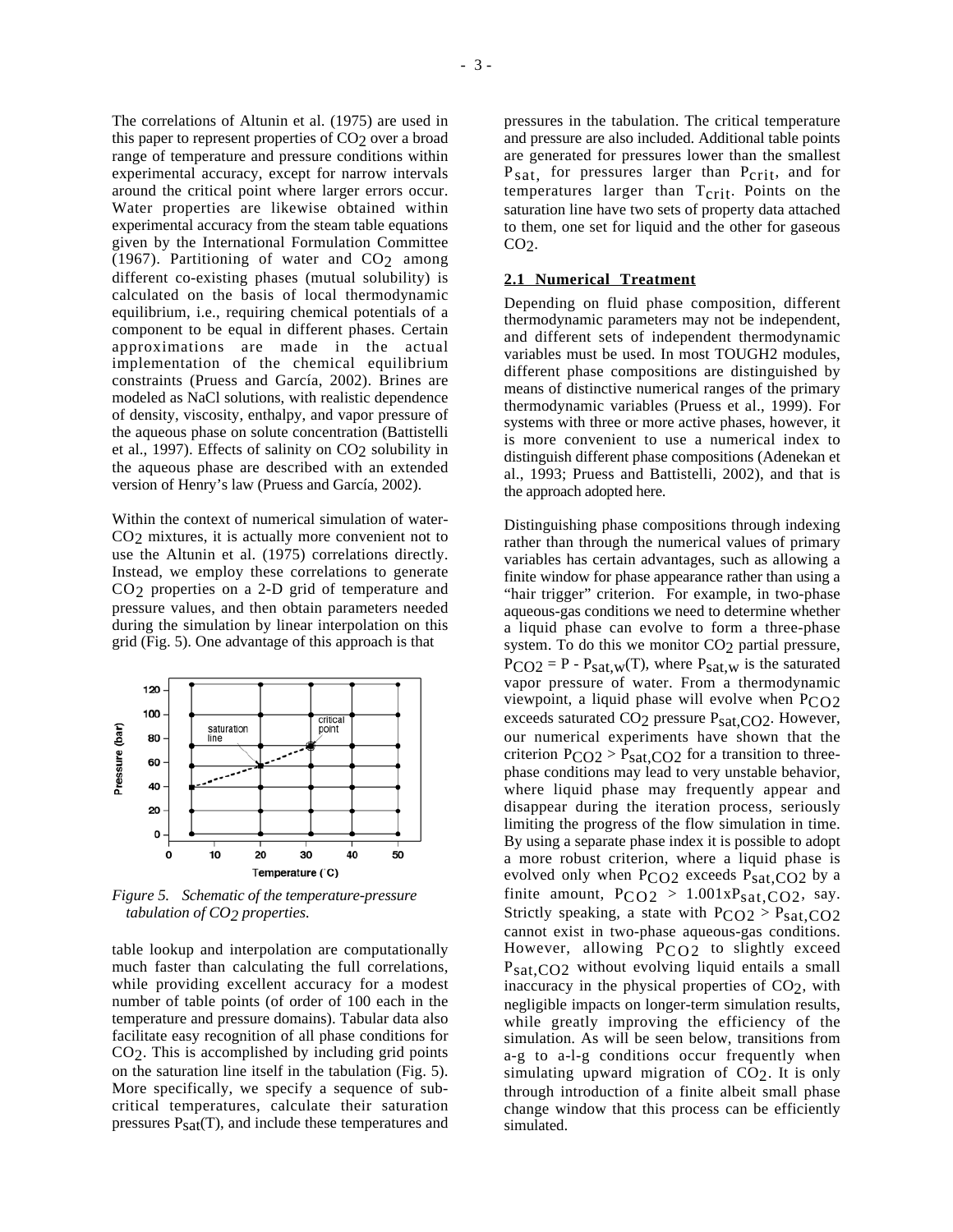More detailed discussion of thermophysical property treatment and phase transition handling is given in (Pruess and García, 2002; Pruess, 2003).

#### **3. LEAKAGE SIMULATION**

When supercritical CO<sub>2</sub> migrates upward from depth, its thermodynamic state will change towards lower pressures and temperatures, and a transition to subcritical conditions may take place (Fig. 2). Eventually the liquid CO2 will boil into gas, a process that involves significant heat transfer effects due to the latent heat of vaporization. The thermal effects make the process multi-dimensional even under idealized conditions where upflow would be confined to a vertical 1-D channel with impermeable boundaries. The simplest geometry in which the coupling between fluid flow and heat transfer can be modeled involves a two-dimensional radially symmetric (2-D R-Z) system, in which a permeable channel at the center may exchange heat with the surrounding rock. This is the geometric configuration adopted here for a first exploration of phase change effects during upward migration of CO2. In investigating this simplified system, our purpose is to bring out the main fluid and thermodynamic effects that determine the behavior of  $CO<sub>2</sub>$  discharge from a geologic disposal reservoir. Future work should aim at a more realistic description of potential CO<sub>2</sub> storage reservoirs, and geometric and hydrogeologic properties of potential pathways for CO<sub>2</sub> leaks (Hitchon et al., 1999).

## **3.1 Model System**

We consider a flow system in the shape of a cylinder with 1000 m vertical thickness (see Fig. 6). The outer boundary at a radius of 200 m is intended to be "far" from the main flow activity. A vertical channel of 3 m radius with a permeability of  $k = 10^{-13}$  m<sup>2</sup> is located at the center, while the surrounding medium is modeled as homogeneous and isotropic with a permeability of  $10^{-14}$  m<sup>2</sup>, a factor 10 smaller than the channel. Additional parameters include porosity φ = 0.35, pore compressibility c =  $4.5x10^{-10}/Pa$ , thermal conductivity  $K = 2.51$  W/m<sup>°</sup>C, specific heat of the rock  $c_R = 920$  J/kg<sup>°</sup>C, and rock grain density  $\rho_R = 2{,}600 \text{ kg/m}^3$ . Boundary conditions at the land surface are an atmospheric pressure of 1.013 bar and a temperature of 5 ˚C. Our model does not include an unsaturated zone so that, strictly speaking, these conditions apply at the elevation of the water table rather than at the land surface itself.

Prior to introducing CO<sub>2</sub> into the channel, an initial state is prepared that corresponds to a hydrostatic pressure profile for a geothermal gradient of 30 ˚C per km (Fig. 2), a typical value for continental crust. Injection is then initiated by applying  $CO<sub>2</sub>$  at the

bottom boundary of the channel at a pressure of 100 bar, which is considered a very modest overpressure in comparison to the equilibrated water pressure of 99.07



*Figure 6. 2-D R-Z flow system.*

bar at this elevation. Temperature at the bottom boundary is maintained at 35 ˚C, and pressure and temperature conditions at the outer (lateral) boundary are maintained constant at their initial values. At the present time no experimental data are available for constitutive properties of brine- $CO<sub>2</sub>$  mixtures. We use Stone's (1970) three-phase water-oil-gas relative permeability formulation, assuming that water will be wetting and gaseous CO<sub>2</sub> non-wetting, with liquid CO2 having intermediate wettability. Relative permeability parameters were chosen as in a typical three-phase flow problem involving water, soil gas, and a non-aqueous phase liquid (NAPL); more specifically, we use the same parameters as in the benzene-toluene flow problem presented as sample problem # 5 for TMVOC (Pruess and Battistelli, 2002). Capillary pressures were neglected.

For numerical simulation the system is discretized into 50 layers of 20 m thickness each. In the radial direction we use 27 grid blocks, starting with  $\Delta R = 1$ m in the center, and using larger ∆R at larger distance from the channel.

#### **3.2 Results**

The CO<sub>2</sub> entering the column partially dissolves in the aqueous phase, but most of it forms a separate liquid phase. Fig. 7 shows snapshots of the CO2 plume at three different times. The CO<sub>2</sub> migrates primarily upward and also laterally outward from the high-permeability channel, reaching the land surface after 29.1 years.  $CO<sub>2</sub>$  rises as a liquid phase and flashes into gaseous CO<sub>2</sub> at a depth of approximately 630 m (Figs. 8-9), at thermodynamic conditions corresponding to the intersection of the profile of initial temperature and pressure conditions with the saturation line for CO<sub>2</sub> (T = 23.9 °C, P = 62.8 bar; Fig. 2). The vaporization is partial and gives rise to evolution of a three-phase zone.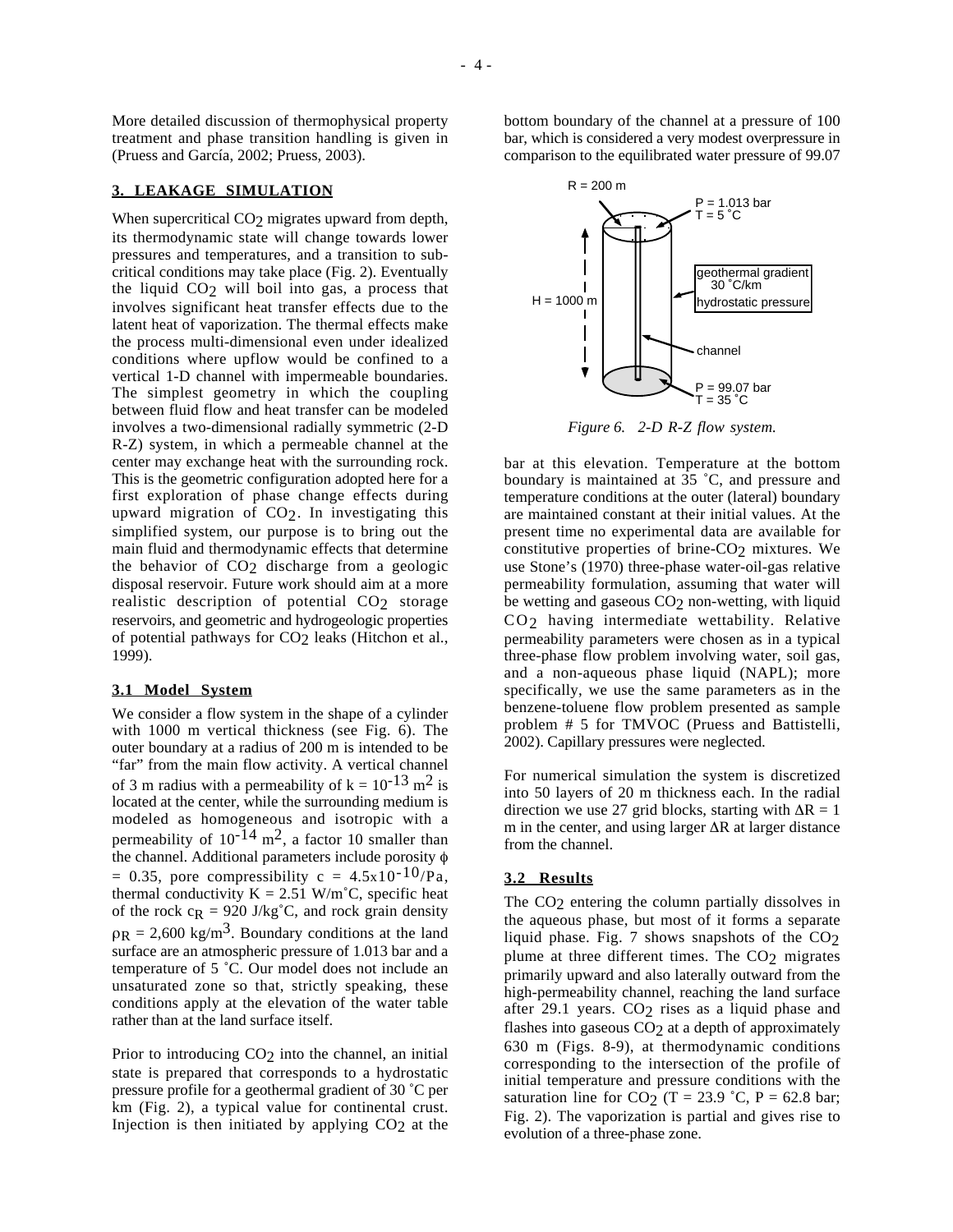

*Figure 7. Snapshots of the CO2 plume at three different times.*



*Figure 8. Advancement of the liquid CO2 front in the center of the channel.*

The processes of fluid flow, CO<sub>2</sub> dissolution, and phase change are accompanied by significant heat transfer effects (Figs. 10-12). At early time there is a modest temperature increase of approximately 3 ˚C in the two-phase (aqueous-liquid) zone, due to heat of dissolution of  $CO<sub>2</sub>$ . After a three-phase zone has formed, temperatures decline in the region of most intense CO2 vaporization, near the top of the threephase zone. The temperature decline from boiling of liquid CO2 causes conductive cooling near the front. As the liquid front advances upward (Fig. 8) the threephase zone becomes very broad (Fig. 9).

Our simulation stops after 391.2 years as freezing conditions are approached, because the fluid property treatment adopted here has no provisions to deal with phase change from liquid water to ice or solid hydrate phases.

The advancement of the liquid front slows down with time, while frontal temperatures become lower and always remain close to CO<sub>2</sub> saturation temperature at prevailing pressure (Fig. 11). This behavior can be understood from the linkage between pressures and temperatures in three-phase conditions (two-phase liquid-gas conditions for  $CO<sub>2</sub>$ ). Fluid pressures never deviate much from the original hydrostatic values, and partial pressure of water vapor is small at the temperatures considered here. Where free-phase CO2 is present, its partial pressure is close to the initial hydrostatic pressure at the same elevation. When liquid CO2 enters a region with aqueous-gas conditions, it will be completely vaporized as long as the prevailing temperature remains above the saturation line,  $T > T_{sat}(P_{CO2})$ . The vaporization process lowers temperatures and eventually gives rise to evolution of a liquid phase when the temperature drops to the saturated vapor temperature of  $CO<sub>2</sub>$  at prevailing pressure. Fig. 12 shows that the (T, P) profile tracks the CO<sub>2</sub> saturation line throughout the three-phase zone. At shallower depths, increasingly prolonged boiling is required to induce the larger temperature drops needed for advancement of the liquid CO<sub>2</sub> front. We can conclude that the advancement of the liquid front is entirely dominated by the thermal aspects of the problem.

Fluid mobilities are reduced in the three-phase zone from interference between the phases. This reduces flow rates in the vertical direction, slows the advancement of the liquid front (Fig. 11), and gives rise to lateral plume broadening and more dispersed discharge at the land surface (Fig. 13). Gas saturations increase to very large values due to decompression effects as the CO2 approaches the land surface.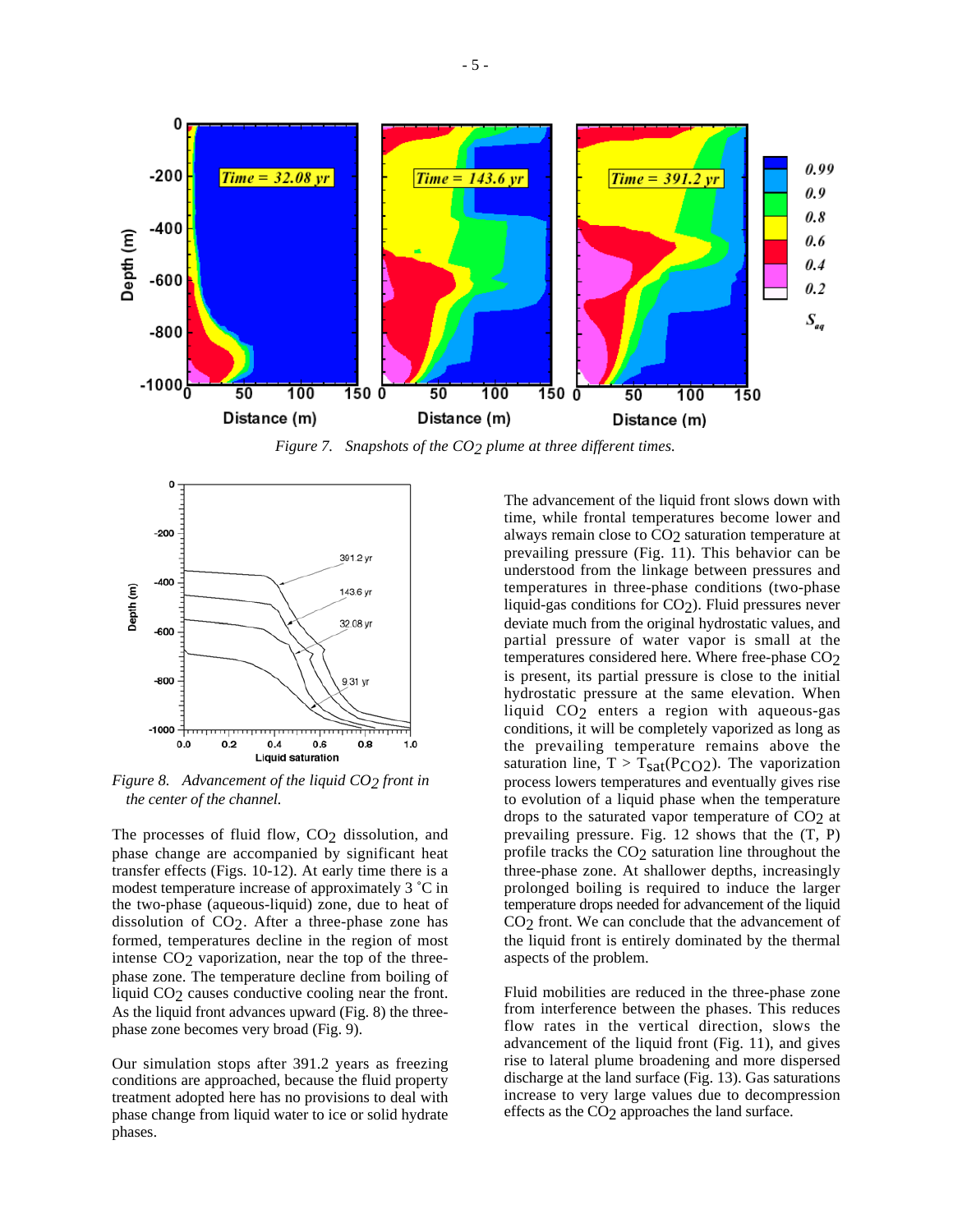

*Figure 9. Extent of three-phase (aqueous-liquid-gas) zone at three different times. The quantity plotted is the geometric mean of liquid and gas saturations,*  $S_{liq-gas} = \sqrt{S_{liq} \cdot S_{gas}}$ .



*Figure 10. Temperature distributions (˚C) at three different times.*



*Figure 11. Advancement of liquid front, and frontal temperature, as function of time.*



*Figure 12. Temperature profiles in the center of the upflow channel at different times.*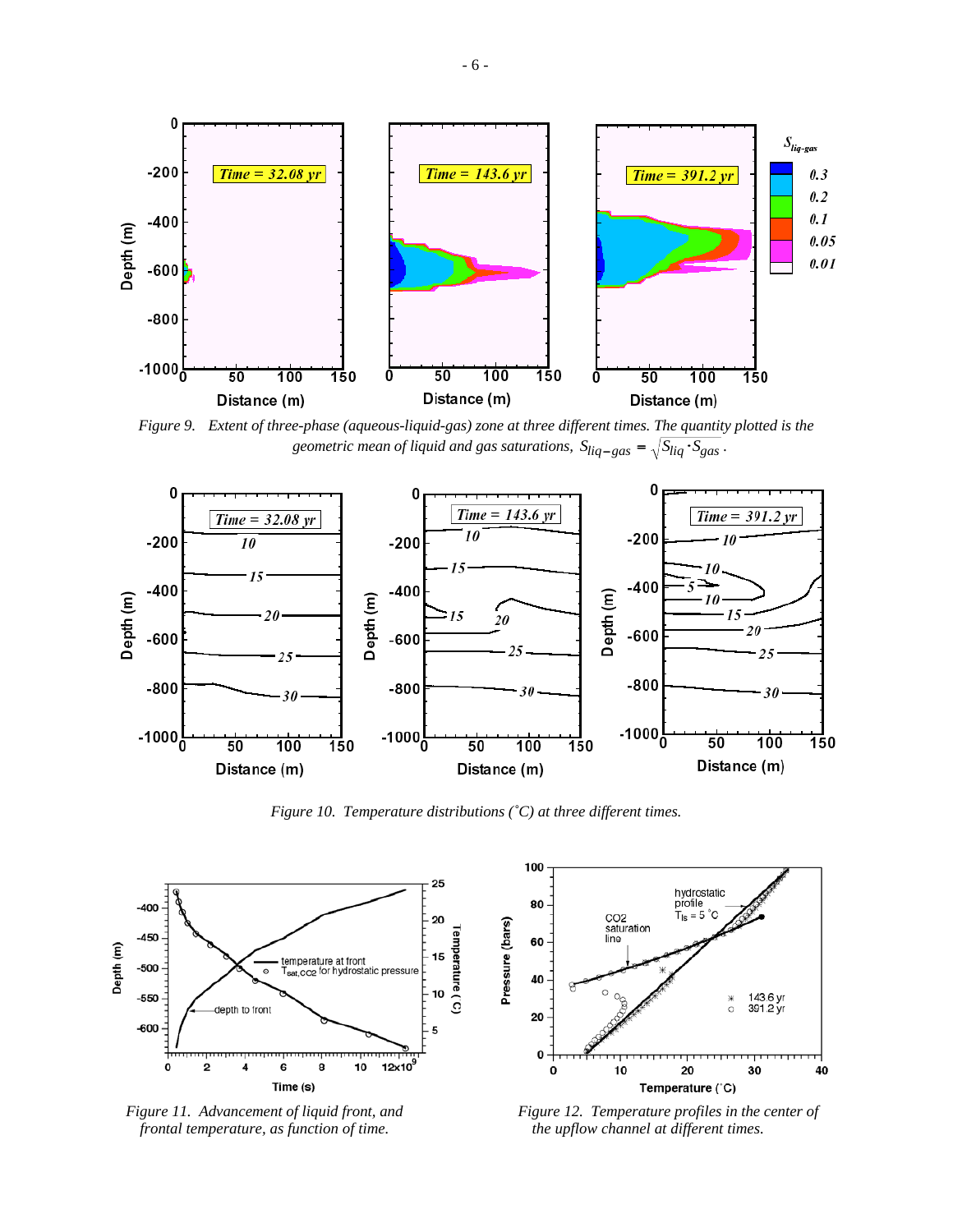

*Figure 13. Profiles of CO2 flux at the land surface at three different times.*

# **4. LARGER TEMPERATURE AT TOP BOUNDARY**

It is of interest to investigate whether strong cooling effects can also occur when the initial temperature and pressure profile does not intersect the CO<sub>2</sub> saturation line. Accordingly, another simulation was performed for an average land surface temperature of  $T_{\text{ls}} = 15$  $^{\circ}$ C, in which case CO<sub>2</sub> can pass from supercritical to gaseous conditions without a phase change (Fig. 2). Results for the evolution of temperature and pressure conditions in the central upflow channel are shown in Fig. 14. It is seen that in the region with supercritical pressures, temperatures rapidly decline towards a line that is an extension of the  $CO<sub>2</sub>$  saturation line. The cooling effects push the flow system towards the critical point, and subsequent evolution proceeds along the liquid-gas phase boundary, similar to what was seen in the  $T_{\text{ls}} = 5 \text{ °C}$  case. The simulation was terminated after 1,214 years, at which time a minimum temperature of 8.3 ˚C had been reached at 430 m depth.



*Figure 14. Temperature-pressure profiles in the center of the upflow channel for a case with land surface temperature of 15 ˚C at different times.*

## **5. CONCLUDING REMARKS**

Supercritical CO<sub>2</sub> escaping from a deep disposal reservoir may migrate along sub-vertical preferential pathways, such as fracture zones and faults, or old abandoned wells, and may eventually discharge at the land surface. CO<sub>2</sub> migration is affected by permeability structure and by multiphase fluid and heat transfer effects. Boiling of liquid  $CO<sub>2</sub>$  into gas consumes large amounts of latent heat and causes considerable cooling of the rock. A simulation for an average land surface temperature of  $T_{\text{ls}} = 5 \text{ °C}$  was terminated after 391.2 years, when minimum temperatures had declined to below 3 ˚C. At this point, the liquid  $CO<sub>2</sub>$  had advanced to a depth of 350 m. The results presented here suggest that temperatures would eventually drop below the freezing point of water if the flow process were run out longer. Solid water ice and hydrate phases would then form and reduce the permeability of the preferential CO<sub>2</sub> pathway, reducing gas fluxes and dispersing discharges at the land surface over a larger area.

In realistic groundwater systems another effect would come into play that could substantially reduce upflow of CO2. Regional groundwater flow may dissolve and remove significant amounts of CO<sub>2</sub>, reducing rates of upward migration of free-phase CO2. This effect requires a fully 3-D analysis and could not be represented in our axisymmetric model. Future work should also aim at a more realistic representation of geometric and hydrogeologic properties of potential pathways for CO<sub>2</sub> migration towards shallower strata, including features such as anisotropic, layered formations, and additional flow barriers such as shale layers that may divert CO<sub>2</sub> upflow sideways until another zone of caprock weakness is encountered. Model predictions are sensitive to constitutive properties for three-phase flows of water and liquidgas mixtures of CO2 for which no experimental data are available at present.

#### **ACKNOWLEDGMENT**

The author is grateful to Curt Oldenburg and George Moridis for their reviews and helpful suggestions. This work was supported by the Director, Office of Science, Office of Basic Energy Sciences of the U.S. Department of Energy under Contract No. DE-AC03- 76SF00098.

# **REFERENCES**

Adenekan, A.E., T.W. Patzek and K. Pruess. Modeling of Multiphase Transport of Multicomponent Organic Contaminants and Heat in the Subsurface: Numerical Model Formulation,